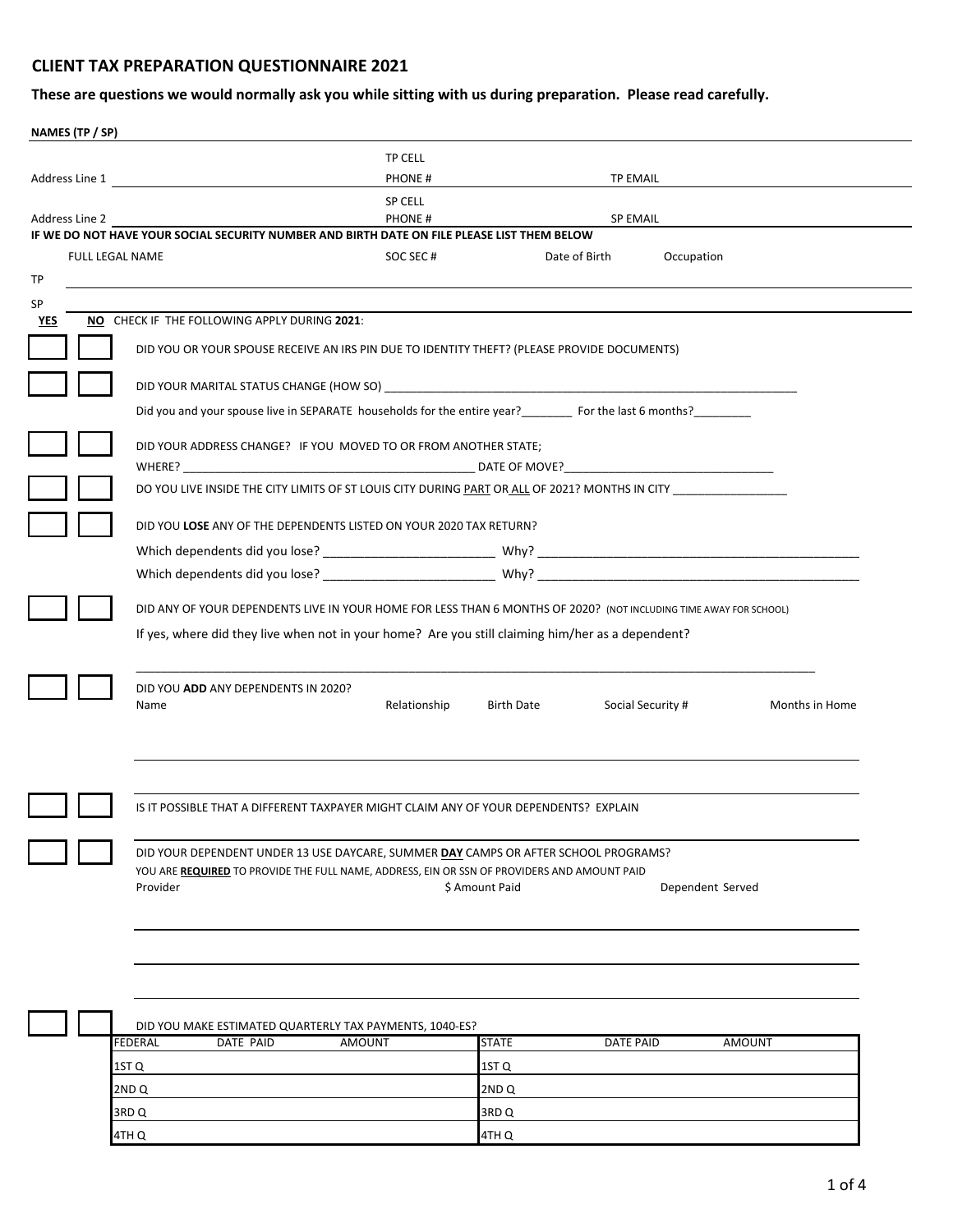| YES<br>NO. |                                                                                                                                                                                                                |                                                                                |                                           |                                            |           |
|------------|----------------------------------------------------------------------------------------------------------------------------------------------------------------------------------------------------------------|--------------------------------------------------------------------------------|-------------------------------------------|--------------------------------------------|-----------|
|            | DID YOU OR YOUR SPOUSE CONTRIBUTE TO A TRADITIONAL IRA OR ROTH IRA (NOT AN EMPLOYER'S PLAN)?                                                                                                                   |                                                                                |                                           |                                            |           |
|            | TRADITIONAL                                                                                                                                                                                                    | \$ AMOUNT                                                                      |                                           | ROTH                                       | \$ AMOUNT |
|            | <b>TAXPAYER</b>                                                                                                                                                                                                |                                                                                |                                           |                                            |           |
|            | <b>SPOUSE</b>                                                                                                                                                                                                  |                                                                                |                                           |                                            |           |
|            |                                                                                                                                                                                                                |                                                                                |                                           |                                            |           |
|            | DID YOU WITHDRAW MONEY FROM A PENSION PLAN, 401(K), OR IRA?                                                                                                                                                    |                                                                                |                                           |                                            |           |
|            | 401K and the set of the set of the set of the set of the set of the set of the set of the set of the set of th                                                                                                 | IRA ROTH IRA ________ SIMPLE ________ SEP________ 403B______ 457_______ OTHER_ |                                           |                                            |           |
|            | Be sure to enclose all of the 1099R forms.                                                                                                                                                                     |                                                                                |                                           |                                            |           |
|            | DID YOU RECEIVE OR PAY ALIMONY/MAINTENANCE?                                                                                                                                                                    |                                                                                |                                           | /PER MONTH NUMBER OF MONTHS                |           |
|            | DATE OF SETTLEMENT                                                                                                                                                                                             |                                                                                |                                           |                                            |           |
|            | THIS ONLY APPLIES IF YOU HAVE A PRE 2019 DIVORCE.                                                                                                                                                              |                                                                                | THIS HAS NOTHING TO DO WITH CHILD SUPPORT |                                            |           |
|            | DID YOU OR YOUR SPOUSE TAKE COLLEGE COURSES? PLEASE PROVIDE 1098-T. Spent on JUST books & supplies \$                                                                                                          |                                                                                |                                           |                                            |           |
|            | Did you receive any reimbursements for the EDUCATION EXPENSES from your employer or the governemnt? Explain                                                                                                    |                                                                                |                                           |                                            |           |
|            | DID YOUR DEPENDENT GO TO COLLEGE/TRADE SCHOOLS? PLEASE PROVIDE 1098-T. Spent on JUST books & supplies \$                                                                                                       |                                                                                |                                           |                                            |           |
|            | AMOUNTS SPENT ON ROOM AND BOARD IS NOT PART OF THIS CALULATION. ONLY BOOKS, SUPPLIES, & RELATED FEES.                                                                                                          |                                                                                |                                           |                                            |           |
|            | DID YOU CONTRIBUTE TO A 529 ACCOUNT (COLLEGE FUND)? \$                                                                                                                                                         |                                                                                |                                           |                                            |           |
|            | DID YOU HAVE ANY DISTRIBUTIONS FROM A 529 ACCOUNT? IF YES PLEASE PROVIDE ALL 1099-Q'S ISSUED.                                                                                                                  |                                                                                |                                           |                                            |           |
|            |                                                                                                                                                                                                                |                                                                                |                                           |                                            |           |
|            | DID YOU SELL STOCKS/BONDS/MUTUAL FUNDS, OTHER THAN IN AN IRA, 401(K), OR PENSION FUND?                                                                                                                         |                                                                                |                                           |                                            |           |
|            | PLEASE PROVIDE SALE INFORMATION (INCLUDING ALL COST BASIS' FOR ALL TRANSACTION) (Broker 1099B)                                                                                                                 |                                                                                |                                           |                                            |           |
|            | DID YOU SHORT SALE A PROPERTY, FILE A BANKRUPTCY, OR HAD DEBT FORGIVEN? Explain                                                                                                                                |                                                                                |                                           |                                            |           |
|            | IF YOU RECEIVED A 1099-A OR C PLEASE PROVIDE THOSE FORMS                                                                                                                                                       |                                                                                |                                           |                                            |           |
|            |                                                                                                                                                                                                                |                                                                                |                                           |                                            |           |
|            | DID YOU PURCHASE REAL ESTATE?<br><b>ADDRESS OF PROPERTY</b>                                                                                                                                                    | Date Of Purchase Purchase \$                                                   |                                           | Type of Use (Rental? Vacation? Home? Etc.) |           |
|            |                                                                                                                                                                                                                |                                                                                |                                           |                                            |           |
|            |                                                                                                                                                                                                                |                                                                                |                                           |                                            |           |
|            | Provide Closing Statements for each purchase. (Also refered to as HUD-1 or ALTA statement). Ask your RE agent or title company for a copy.                                                                     |                                                                                |                                           |                                            |           |
|            | DID YOU SELL REAL ESTATE?                                                                                                                                                                                      | Purchase \$<br>Date Of Sale                                                    |                                           |                                            |           |
|            | <b>ADDRESS OF PROPERTY</b>                                                                                                                                                                                     |                                                                                |                                           | Type of Use (Rental? Vacation? Home? Etc.) |           |
|            |                                                                                                                                                                                                                |                                                                                |                                           |                                            |           |
|            | Provide Closing Statements for each purchase. (Also refered to as HUD-1 or ALTA statement). Ask your RE agent or title company for a copy.                                                                     |                                                                                |                                           |                                            |           |
|            | DID YOU INVEST IN A NEW BUSINESS VENTURE? If YES, please contact our office to discuss what might be needed.                                                                                                   |                                                                                |                                           |                                            |           |
|            | DID YOU INHERIT REAL ESTATE, STOCKS, BONDS, OR IRAS? Are you to get a K-1 from the estate or trust?                                                                                                            |                                                                                |                                           |                                            |           |
|            | DID YOU HAVE AN INTEREST OR SIGNATURE AUTORITY OVER A FOREIGN BANK OR INVESTMENT TYPE ACCOUNT DURING ANY TIME IN 2020?                                                                                         |                                                                                |                                           |                                            |           |
|            | DID YOU RECEIVE A DISTRIBUTION FROM, OR WERE YOU THE GRANTOR OF, OR TRANSFEROR TO, A FOREIGN TRUST OR DID YOU HAVE AN INTEREST                                                                                 |                                                                                |                                           |                                            |           |
|            | IN ANY FOREIGN ASSETS OR ACCOUNTS.<br>DID THE TOTAL BALANCES OF ALL FOREIGN ACCOUNTS EQUAL OR EXCEED \$10,000 AT ANY TIME DURING THE YEAR?                                                                     |                                                                                |                                           |                                            |           |
|            | (PENALTY FOR FAILING TO REPORT FOREIGN ACCOUNTS IS \$10,000 PER ACCOUNT PER YEAR!)<br>DID YOU RECEIVE, SELL, EXCHANGE, OR OTHERWISE DISPOSE OF ANY FINANCIAL INTEREST IN ANY VIRTUAL CURRENCY? (I.E., BITCOIN) |                                                                                |                                           |                                            |           |
|            | YOU ARE REQUIRED BY LAW TO REPORT THE GAINS FOLLOWING SIMILAR RULES FOR STOCK SALES.                                                                                                                           |                                                                                |                                           |                                            |           |
|            | MEDICAL EXPENSES (OTHER THAN MEDICAL INSURANCE) UNREIMBURSE BY INSURANCE OR HSA \$                                                                                                                             |                                                                                |                                           |                                            |           |
|            | (Doctors, dentists, therapy, medical devices, home alterations, hospitals, medical travel, etc.)                                                                                                               |                                                                                |                                           |                                            |           |
|            | TOTAL MEDICAL INSURANCE PREMIUMS (OTHER THAN MEDICARE AND OTHER THAN THOSE PAID THROUGH PAYROLL                                                                                                                |                                                                                |                                           |                                            |           |
|            | DEDUCTION WITH PRE TAX DOLLARS) \$                                                                                                                                                                             |                                                                                |                                           |                                            |           |
|            | DID YOU ENGAGE THE SERVICES OF ANY HOUSEHOLD EMPLOYEES? (PLEASE PROVIDE PAYROLL DOCUMENTS AND SCHEDULE H)                                                                                                      |                                                                                |                                           |                                            | $2$ of 4  |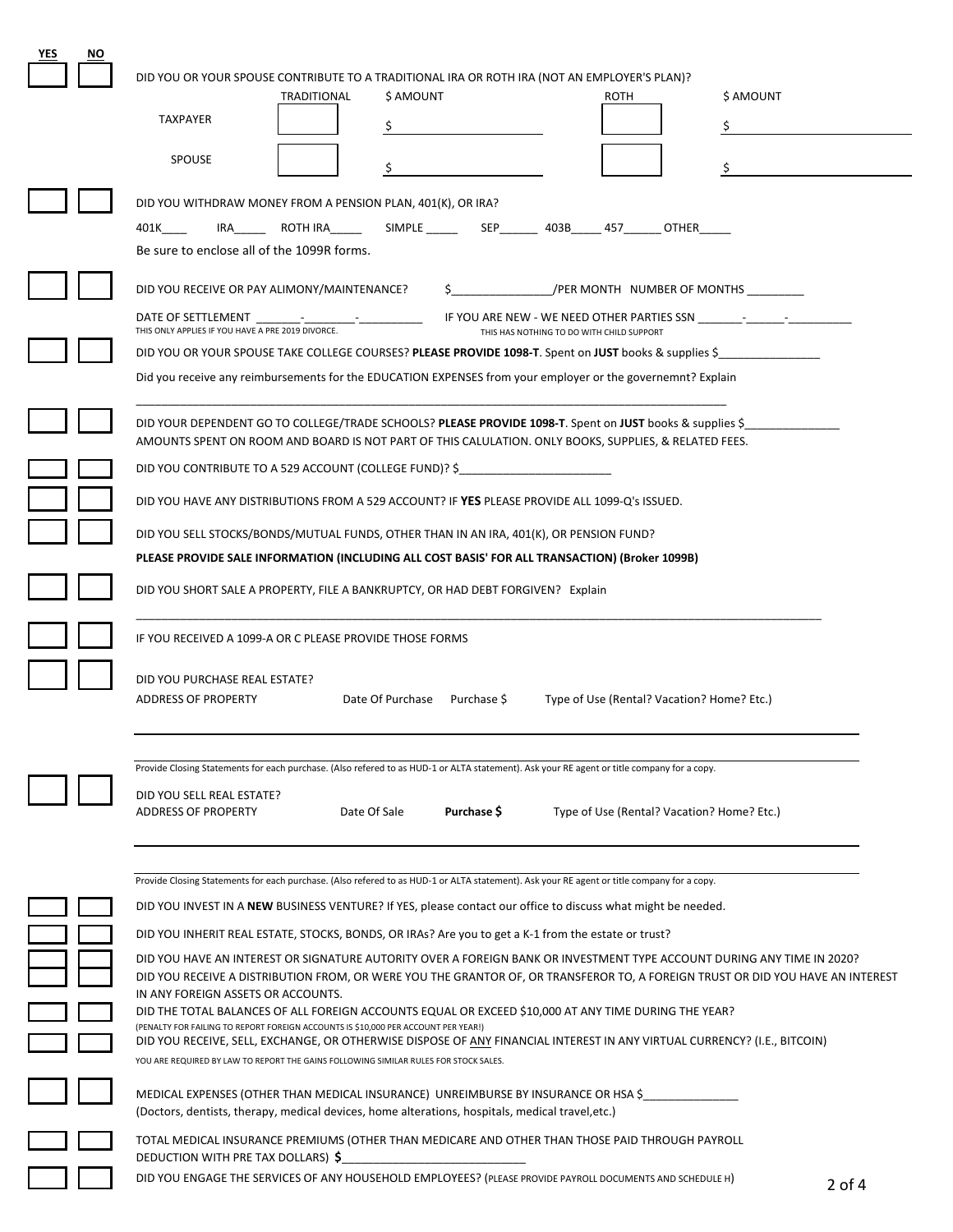| YES<br>NO | MEDICARE PREMIUM THAT WERE NOT PAID THRU SOCIAL SECURITY OR RAILROAD RETIREMENT DEDUCTIONS \$<br>DID YOU REFINANCE YOUR PRIMARY RESIDENCE IN 2020. IF YES PLEASE PROVIDE CLOSING DISCLOSURE DOCS.                                                                                                                                                                                     |
|-----------|---------------------------------------------------------------------------------------------------------------------------------------------------------------------------------------------------------------------------------------------------------------------------------------------------------------------------------------------------------------------------------------|
|           | IF YES, DID YOU TAKE OUR ANY CASH TO USE ON THINGS OTHER THEN THE HOUSE? I.E. BUY A CAR OR PAY CREDIT CARDS?<br>PLEASE PROVIDE DETAILS                                                                                                                                                                                                                                                |
|           | IF YOU ARE OVER 70, DID YOU CONTRIBUTE TO A CHARITABLE ORGANIZATION DIRECTLY FROM AN IRA<br>ORGANIZATION<br>AMOUNT                                                                                                                                                                                                                                                                    |
|           |                                                                                                                                                                                                                                                                                                                                                                                       |
|           | CONTRIBUTIONS TO CHARITY: MONETARY Checks & Cash \$<br>You are required to have records to prove contributions and letters from organizations for any contribution over \$250<br>CONTRIBUTIONS TO CHARITY: NONCASH<br>LIST THE ORGANIZATIONS YOU CONTRIBUTED TO AND THE <b>DOLLAR VALUE</b> OF THE GOODS DONATED.                                                                     |
|           | DATE OF<br>DISCRIPTION OF DONATED<br>FAIR MARKET VALUE /                                                                                                                                                                                                                                                                                                                              |
|           | <b>CONTRIBUTION</b><br>ORGANIZATION AND ADDRESS<br>GOODS<br>THRIFT SHOP VALUE<br>#1                                                                                                                                                                                                                                                                                                   |
|           | #2                                                                                                                                                                                                                                                                                                                                                                                    |
|           | #3                                                                                                                                                                                                                                                                                                                                                                                    |
|           | #4                                                                                                                                                                                                                                                                                                                                                                                    |
|           | Helpful sites for valuing items: check websites of Donation Calculator.Com or satruck.org/home/donation value guide                                                                                                                                                                                                                                                                   |
|           | DID YOU INCUR UNREIMBURSED EXPENSES DOING CHARITABLE VOLUTEER WORK?                                                                                                                                                                                                                                                                                                                   |
|           | Total cost of goods, office supplies, travel, meeting expenses, etc.                                                                                                                                                                                                                                                                                                                  |
|           | IF YOU PARTICIPATED IN THE AFFORDABLE CARE ACT (OBAMACARE) YOU <u>MUST</u> PROVIDE A FORM 1095-A.                                                                                                                                                                                                                                                                                     |
|           | You cannot file the TAX RETURN without this form. The return will NOT get processed and you will receive a notice from the IRS.                                                                                                                                                                                                                                                       |
|           | HSA - DID YOU MAKE ANY CONTRIBUTIONS TO A HAS PLAN OUT SIDE OF WORK? \$___________                                                                                                                                                                                                                                                                                                    |
|           | HSA - WAS ALL OF THE DISTRIBUTION ACTUALLY USED FOR MEDICAL PURPOSES?<br>SELF-EMPLOYED INDIVIDUALS: YOU MAY RECEIVE A NEW TYPE OF 1099. 1099-NEC (NON EMPLOYEE COMPENSATION)                                                                                                                                                                                                          |
|           | If you need worksheets to help your organize and prepare you income and expenses by category, please call us.                                                                                                                                                                                                                                                                         |
|           | RENTAL REAL ESTATE OWNERS: If you need worksheets to help you organize and prepare your income and expenses, call us.                                                                                                                                                                                                                                                                 |
|           | DID YOU DO ENERGY EFFICIENT IMPROVEMENTS? PLEASE PROVIDE \$ AMOUNT FOR EACH                                                                                                                                                                                                                                                                                                           |
|           |                                                                                                                                                                                                                                                                                                                                                                                       |
|           | EXTERIOR DOORS \$________________________ INSULATION \$_________________________WATER HEATER/BOILER 90% + EFF. \$________________________                                                                                                                                                                                                                                             |
|           | $\overline{\text{cost}}$<br>DID YOU PURCHASE A NEW HYBRID PLUG IN OR ALL ELECTRIC VEHICLE?                                                                                                                                                                                                                                                                                            |
|           |                                                                                                                                                                                                                                                                                                                                                                                       |
|           | DID YOU RECEIVE THE 3rd STIMULUS PROGRAM PAYMENT FROM THE US GOVERNMENT? FORM 1444-C<br>THIS CREDIT WAS \$1,400 FOR TAXPAYER, SPOUSE AND DEPENDENTS HOW MUCH? \$                                                                                                                                                                                                                      |
|           | DID ANY OF YOUR DEPENDENTS RECEIVE DIRECT PAYMENTS FROM THE STIMULUS PROGRAM?<br>(This is NOT the amount YOU received because you have a dependent)<br>LIST EACH DEPENDENT AND THE AMOUNT THEY RECEIVED THE RESIDENT AND RELEASED AND RELEASED FOR A STATE OF STATES OF STATES AND RELEASED FOR A STATE OF STATES AND RELEASED FOR STATES AND RELEASED FOR STATES AND RELEASED FOR ST |
|           | DID YOU RECEIVE ANY ADVANCED CHILD TAX CREDIT PAYMENTS. IF SO YOU SHOULD HAVE A FORM FROM THE IRS.<br>WE MUST HAVE THIS FORM TO COMPLETE YOUR RETURN.                                                                                                                                                                                                                                 |